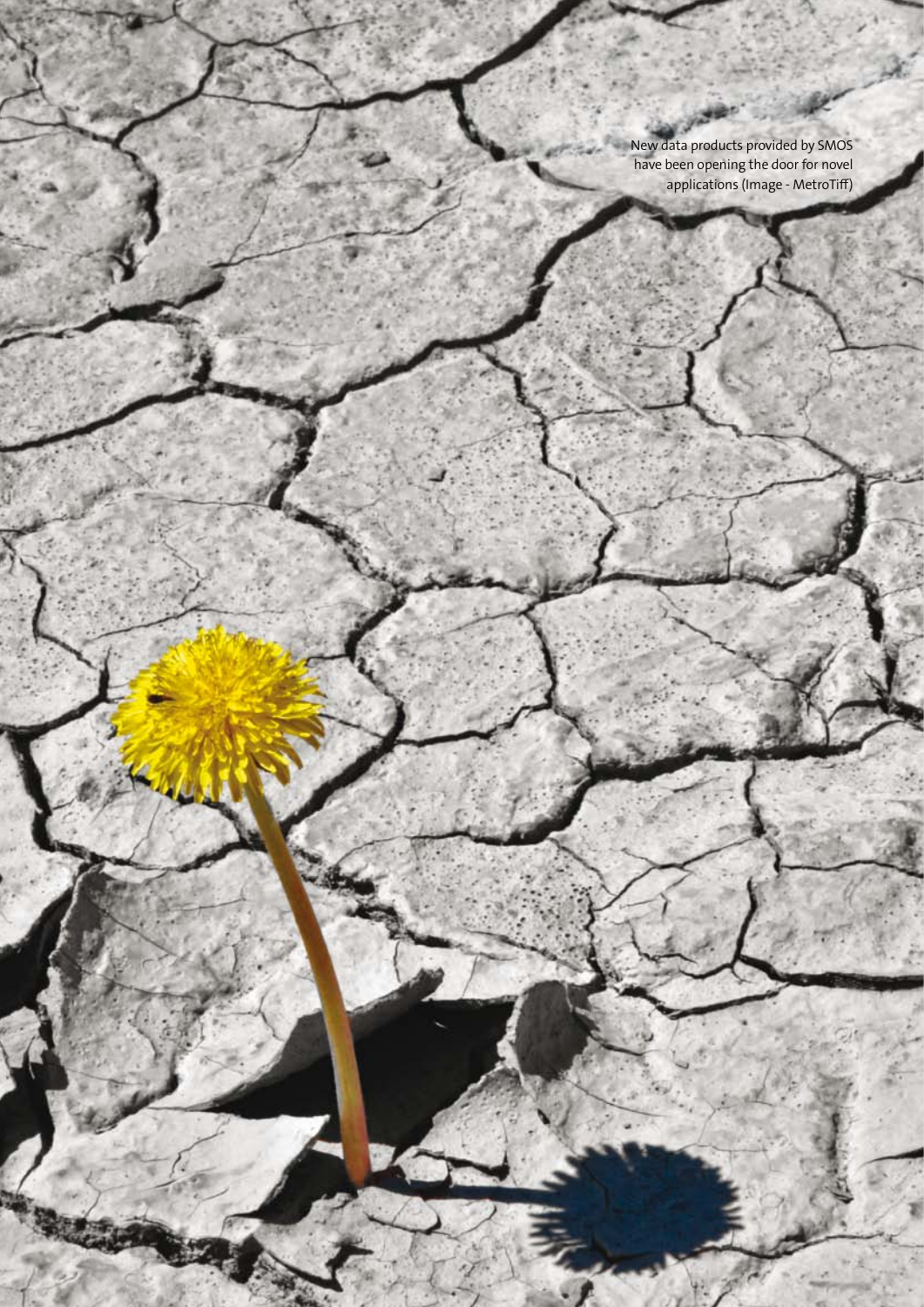# **→ SMOS over land**

## **New applications for ESA's water mission**

**Matthias Drusch** Directorate of Earth Observation, ESTEC, Noordwijk, The Netherlands

> **Susanne Mecklenburg** Directorate of Earth Observation, ESRIN, Frascati, Italy

> > **Yann Kerr** CESBIO, Toulouse, France

**After three years in space, the number and variety of applications of ESA's water mission SMOS have exceeded expectations. Novel data products have been opening the door for new application areas.**

Launched in 2009, SMOS, standing for Soil Moisture and Ocean Salinity, is observing key elements of Earth's water cycle. SMOS is the second Earth Explorer Opportunity mission to be developed as part of ESA's Living Planet Programme. Designed to operate for three years in orbit, SMOS is in very good shape technically at the end of its nominal mission lifetime and is thus able to continue to provide data beyond 2012.

One of its main features is a pioneering instrument called MIRAS, the first synthetic aperture L-band radiometer ever operated from space. This instrument works on the same principle as an array of astronomical radio telescopes – but it points back to Earth, not out into space. It features 69 separate radiometer receivers assembled on three arms in a Y-shaped configuration. As well as demonstrating the use of this new instrument, the data acquired from this mission will contribute to furthering our knowledge of Earth's water cycle.

Soil moisture and sea-surface salinity are two variables in Earth's water cycle that scientists need on a global scale for a variety of applications, such as oceanographic,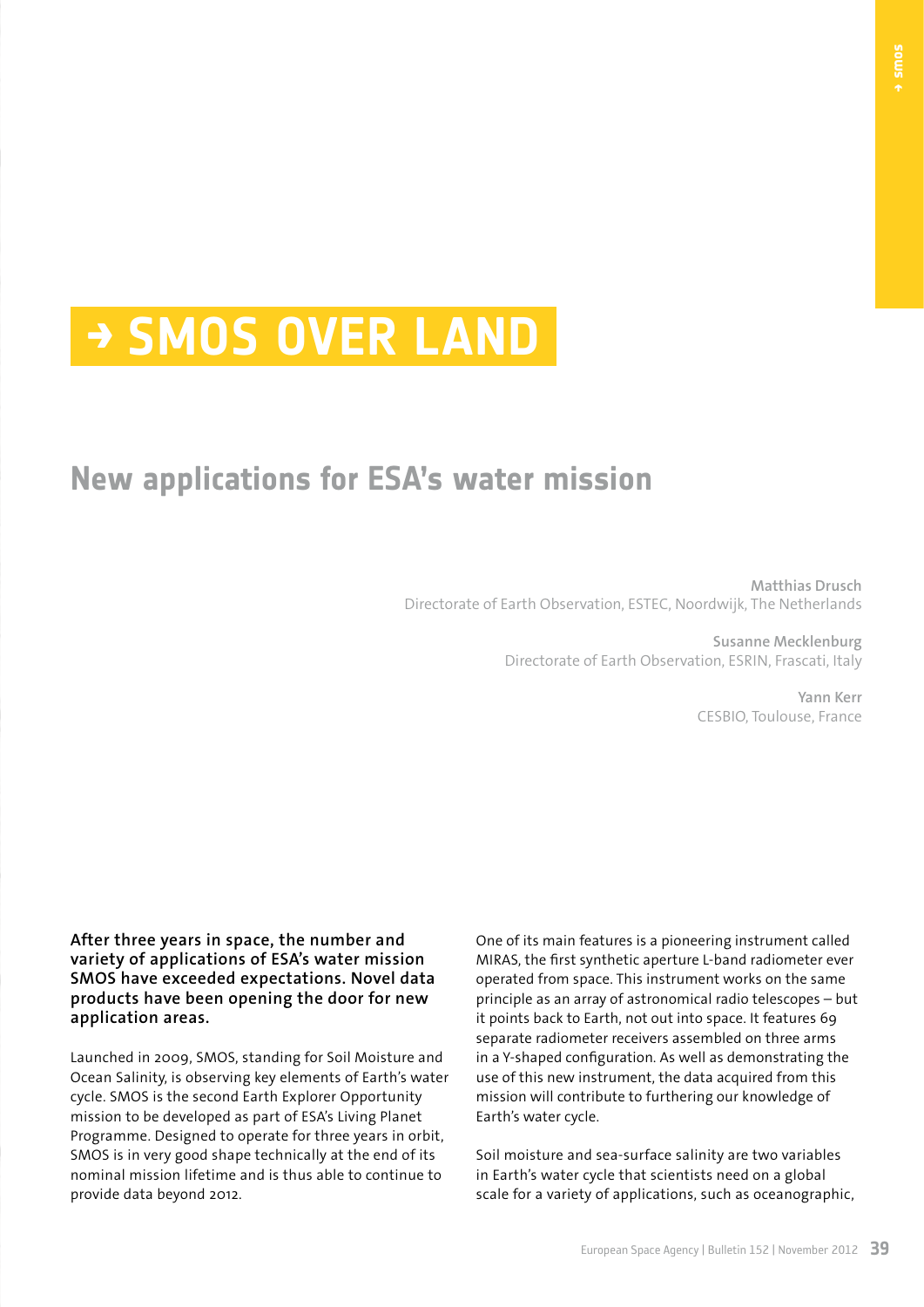The SMOS satellite with the Y-shaped antenna arms of the MIRAS instrument (ESA/AOES Medialab)

cesa

meteorological and hydrological forecasting, as well as research into climate change.

**40** www.esa.int **earth observation** Moisture and salinity decrease the 'emissivity' of soil and seawater respectively, and thereby affect microwave radiation emitted from Earth's surface. To observe soil moisture over Earth's landmasses and salinity over

the oceans, SMOS effectively measures the microwave radiation emitted from Earth's surface. MIRAS picks up faint microwave emissions to map levels of moisture in the ground and the saltiness of the oceans, and these are provided as 2D images, or 'snapshots', of 'brightness temperature'. SMOS makes these measurements in the L-band (electromagnetic waves with a wavelength of 21 cm)

**The enthusiasm in the corresponding scientific communities with the number and variety of applications has clearly exceeded our expectations.**

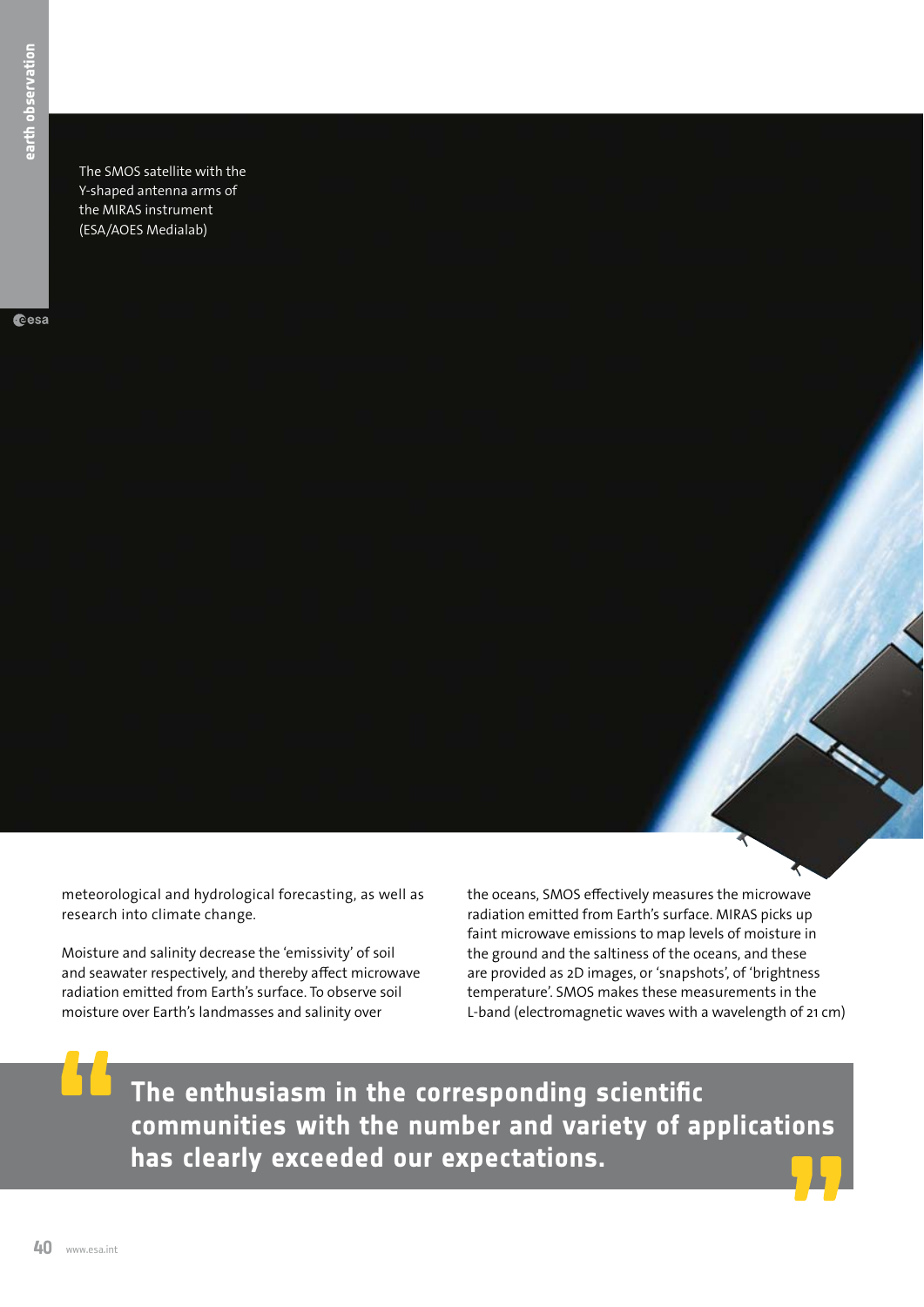

because it is particularly well suited for observing the ocean and land surfaces.

Measurements made in this band are hardly affected by the atmosphere and clouds, and even vegetation looks transparent over large regions of the world. Because this radiation partly originates from inside the water and the soil, the properties of the top layers can be determined down to a depth of several centimetres.

SMOS is also the first ESA Earth Explorer mission with a dedicated near-real-time processing chain for its brightness temperature observations in its operational ground segment. This means that the observations have to be delivered to

the end user within 180 minutes of sensing. This fast data processing is a prerequisite for many users who produce forecasts, such as weather centres and hydrological agencies.

NE.

To date, SMOS is performing very well according to its system requirements for the satellite and the ground segment. The derived Level 2 soil moisture datasets meet the mission requirements and have been widely used by the science community.

However, a measure of success for an Earth Explorer satellite mission could also be its potential impact for operational applications and on its added socio-economic value.

SMOS data are currently being used in weather and flood forecasting. Drought monitoring systems based on SMOS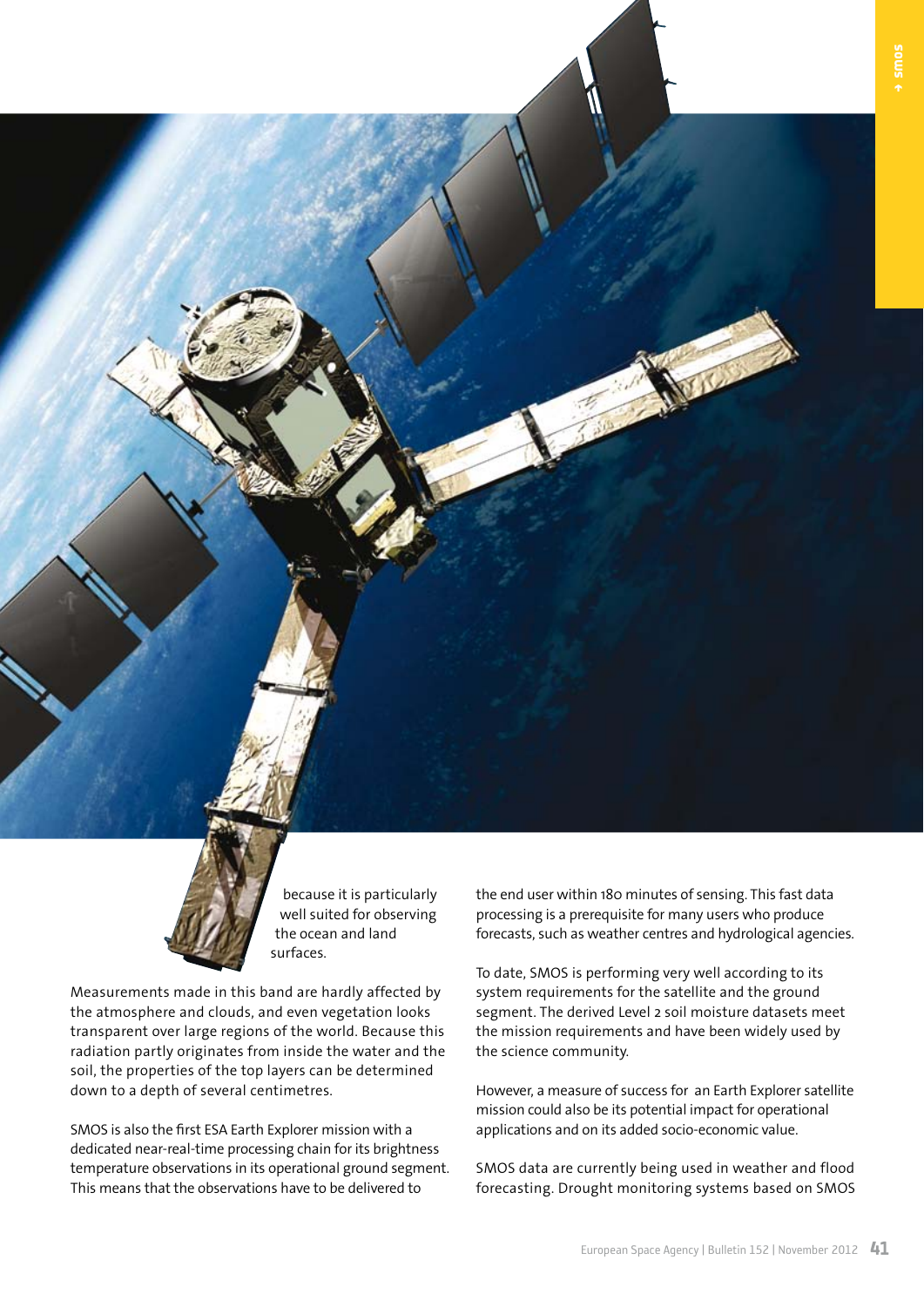$\rightarrow$ 

Soil moisture and ocean salinity are the key geophysical parameters for enhanced understanding of the terrestrial water balance, ocean circulation and climate change

**Vapour Transport** 

#### **Condensation**

**Evaporation** 

**Precipitation** 

Groundwater

**Precipitation** 

observations are under development, as well as crop yield forecasting systems. Each of these areas is highly relevant for our everyday lives. Improved weather forecasts, especially of extreme events, can potentially help mitigate impacts and save billions of euros.

**42** www.esa.int<br> **42** www.esa.int<br> **42** www.esa.int<br> **42** www.esa.int<br> **42** www.esa.int<br> **42** www.esa.int<br> **42** www.esa.int<br> **42** www.esa.int<br> **42** www.esa.int<br> **42** www.esa.int<br> **42** www.esa.int<br> **42** www.esa.int<br> **42** w Recently, new data products provided by SMOS have been opening the door for novel applications. For example, it was found that the freeze-thaw cycle of soils can be determined, and this could result in the improved monitoring of the active surface layer in permafrost regions and a more accurate description of the gas exchange between land surfaces and the atmosphere, which is highly relevant for our climate system.

#### **Applications**

Soil moisture is a key variable determining the exchange of water and energy between the land surface and the atmosphere. SMOS soil moisture data have their own scientific value, because they provide an independent estimate of the current state of the land surface. Monitoring the spatial and temporal global dynamics of soil moisture is important for a variety of applications, such

as water resources management, weather forecasting, agriculture, flood prediction and climate research. An additional socio-economic value of these Earth observation data comes from their use in forecasting systems and the subsequent decision-making process.

Hon

Runoff

spiration

To reduce forecasting uncertainty, satellite observations can be used in data assimilation systems to improve the accuracy of the initial conditions. For our daily weather forecasts, out to a few days ahead, soil moisture mainly influences the development of air temperature and humidity in the lower atmosphere. Locally, convection, the formation of clouds and subsequent precipitation events, can be modified or triggered by the amount of water in the soil and its availability for the atmosphere as well.

**Improved weather forecasts, especially of extreme events, can potentially help mitigate impacts and save billions of euros.**

Cesa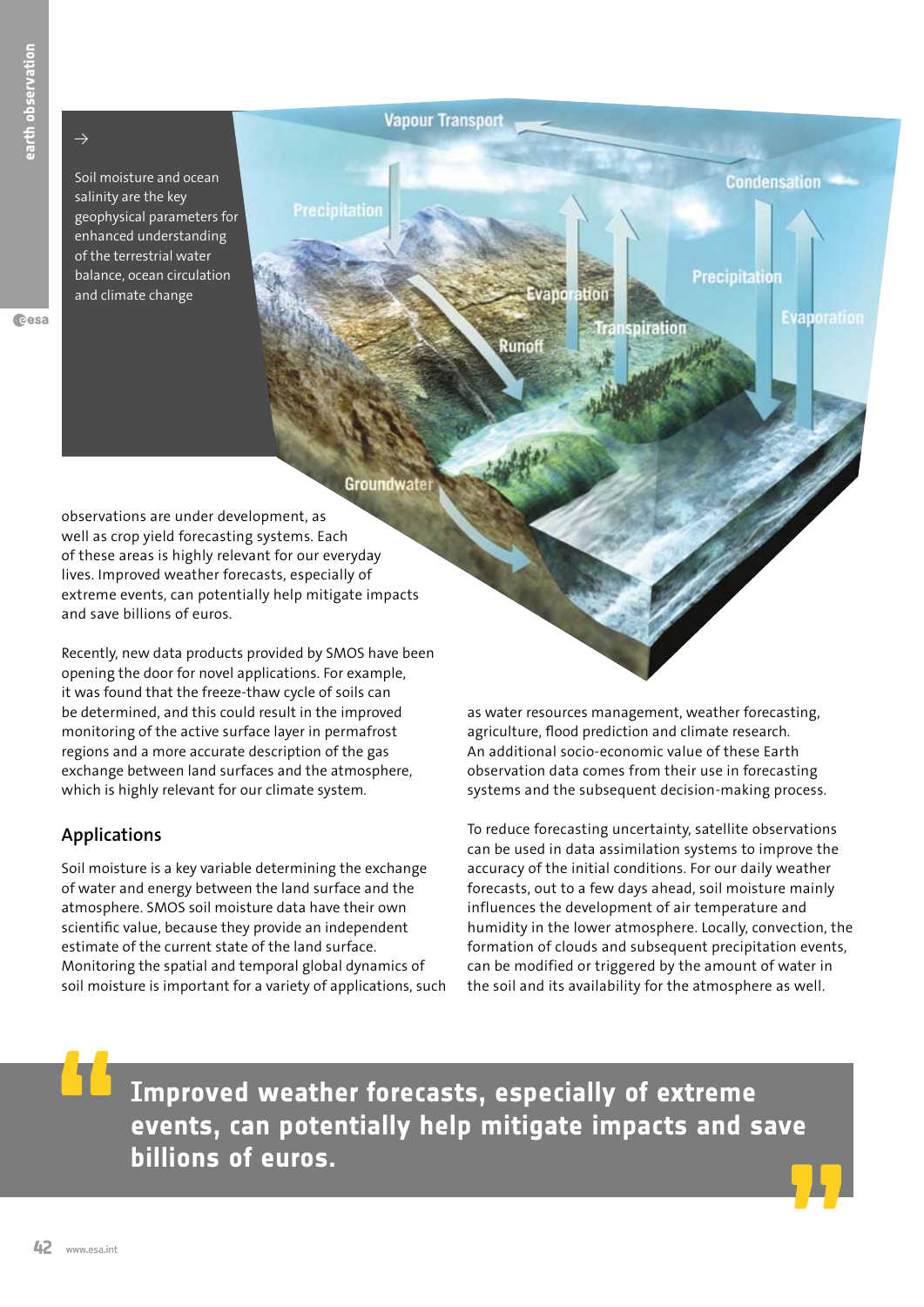

↑ The drought-stricken Debar Lake, 150 km west of Skopje in Macedonia. The western Balkans have been hit by an ongoing heat wave this September that has seen temperatures over 42°C, triggering hundreds of wildfires (Miller and Farmer Assoc.)

Early studies by ECMWF indicated that the use of satellite-derived soil moisture estimates reduces the errors in the temperature and humidity forecasts and influences a variety of weather parameters.

Soil moisture also plays an important role in long-range forecasts, such as in monthly and seasonal weather prediction. For example, it could be shown that the 2003 heatwave in Europe followed a very dry spring. Low soil moisture contents over large parts in Europe influenced the onset and the duration of this very extreme event, which led to the deaths of over 30 000 people and damage costing an estimated €11 billion in the farming, livestock and forestry industries alone. Using SMOS data in seasonal forecasting systems will be addressed in a future scientific study starting in 2013.

The dynamics of surface soil moisture are an important source of uncertainty in flood forecasting models as well. Floods, as a consequence of too much water runoff, can be generated through saturation excess overland flow and infiltration excess overland flow. In the first case, soil moisture determines how much water can be stored in the soil before runoff and flooding starts. In the second case, soil moisture determines the infiltration capacity and the moment when runoff starts. Knowing the soil moisture distribution before an expected heavy rainfall event will in both cases help to determine whether the water reaching the land surface can infiltrate and be stored in the soil or will cause flooding.

Combining information on storm tracks, the corresponding precipitation forecasts and SMOS soil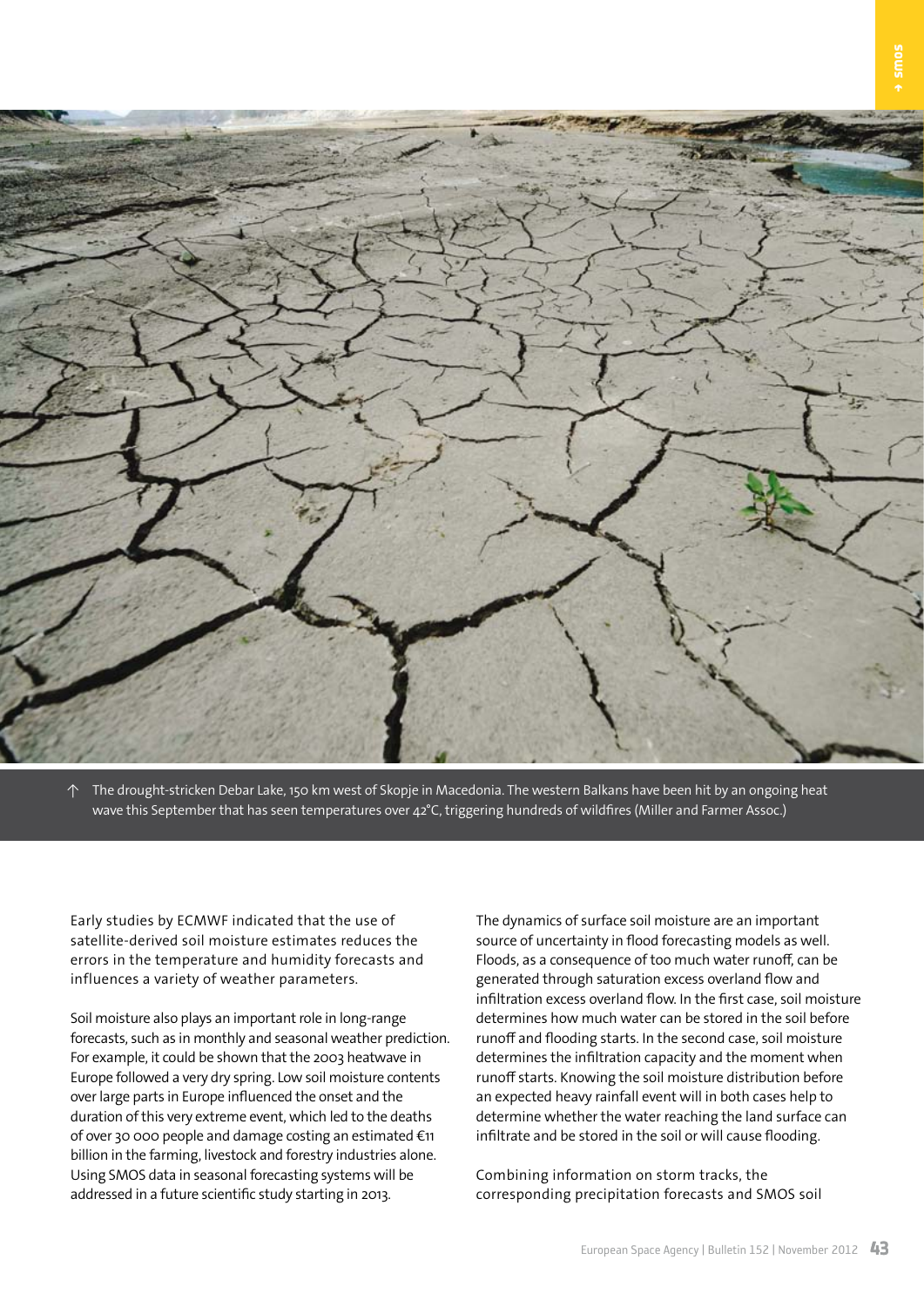

Roofs of houses are visible above flood waters in Brisbane, Australia, during disastrous floods in early 2011 (Reuters/T. Wimborne)

moisture maps can give us flood risk maps, which can be used to mitigate the effects of extreme weather events. The concept was demonstrated using data over Australia's east coast in 2011 and which is being further developed by an international consortium through the 'SMOS +

Hydrology' study within ESA's Support to Science Element (STSE) programme.

The growth of vegetation is intrinsically dependent on the amount of plant-available soil moisture for photosynthesis

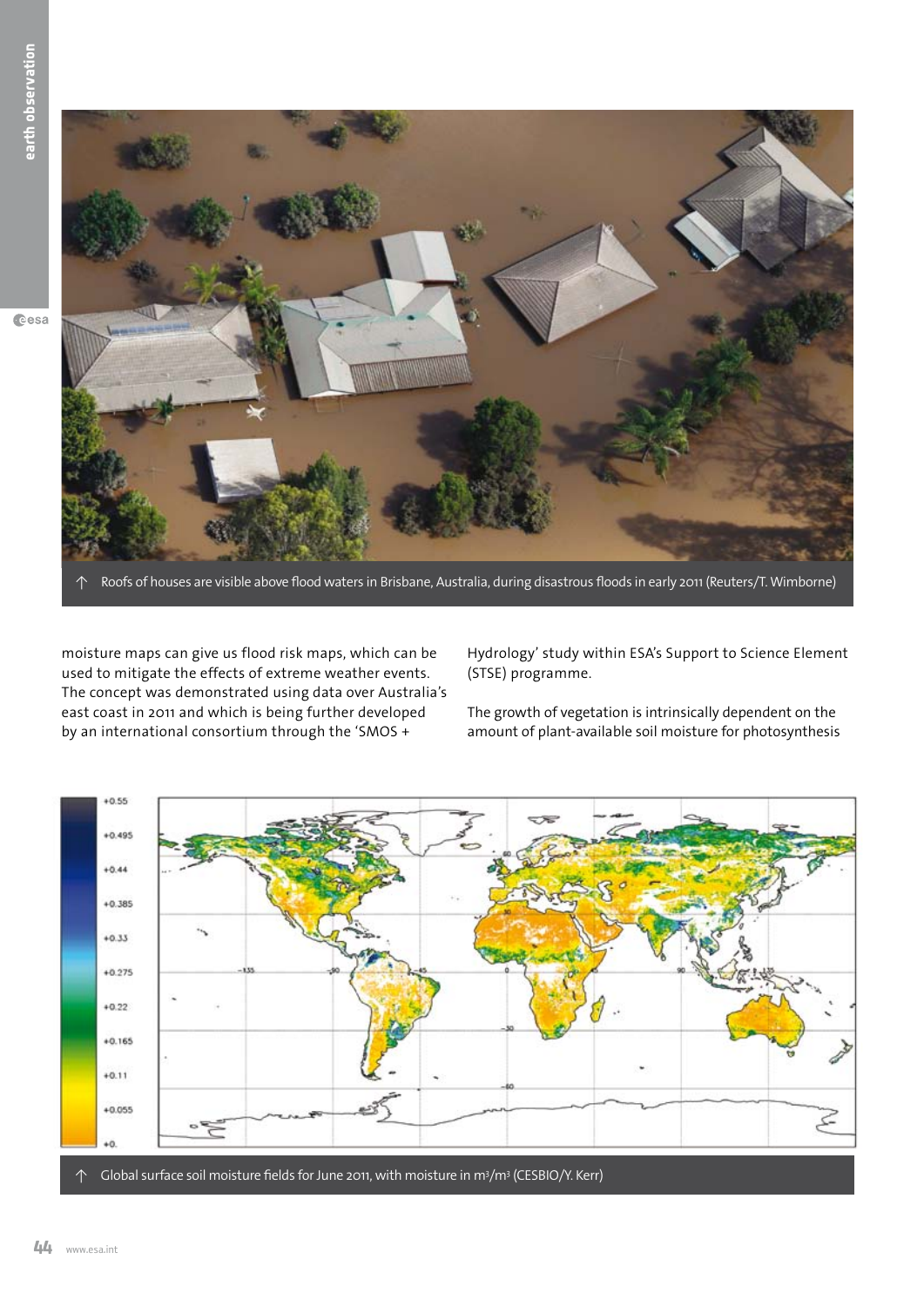

The forecast storm track issued by the Bureau of Meteorology shows that the centre of the storm was expected to hit the coast on 3 February with heavy rainfall. By combining information from the weather forecast and the soil moisture state from SMOS, the risk of severe flooding could be assessed. Here, the risk was assumed to be low because the rain from this storm could be largely absorbed by the relatively dry soil. If the storm had hit the coast further south, where the soil was already saturated, the risk of severe flooding would have been high



↑ SMOS-derived soil moisture conditions in Australia for 29–31 January 2011, just before a tropical storm system hit the northeast coast, with moisture in m<sup>3</sup>/m<sup>3</sup> (CESBIO/Y. Kerr)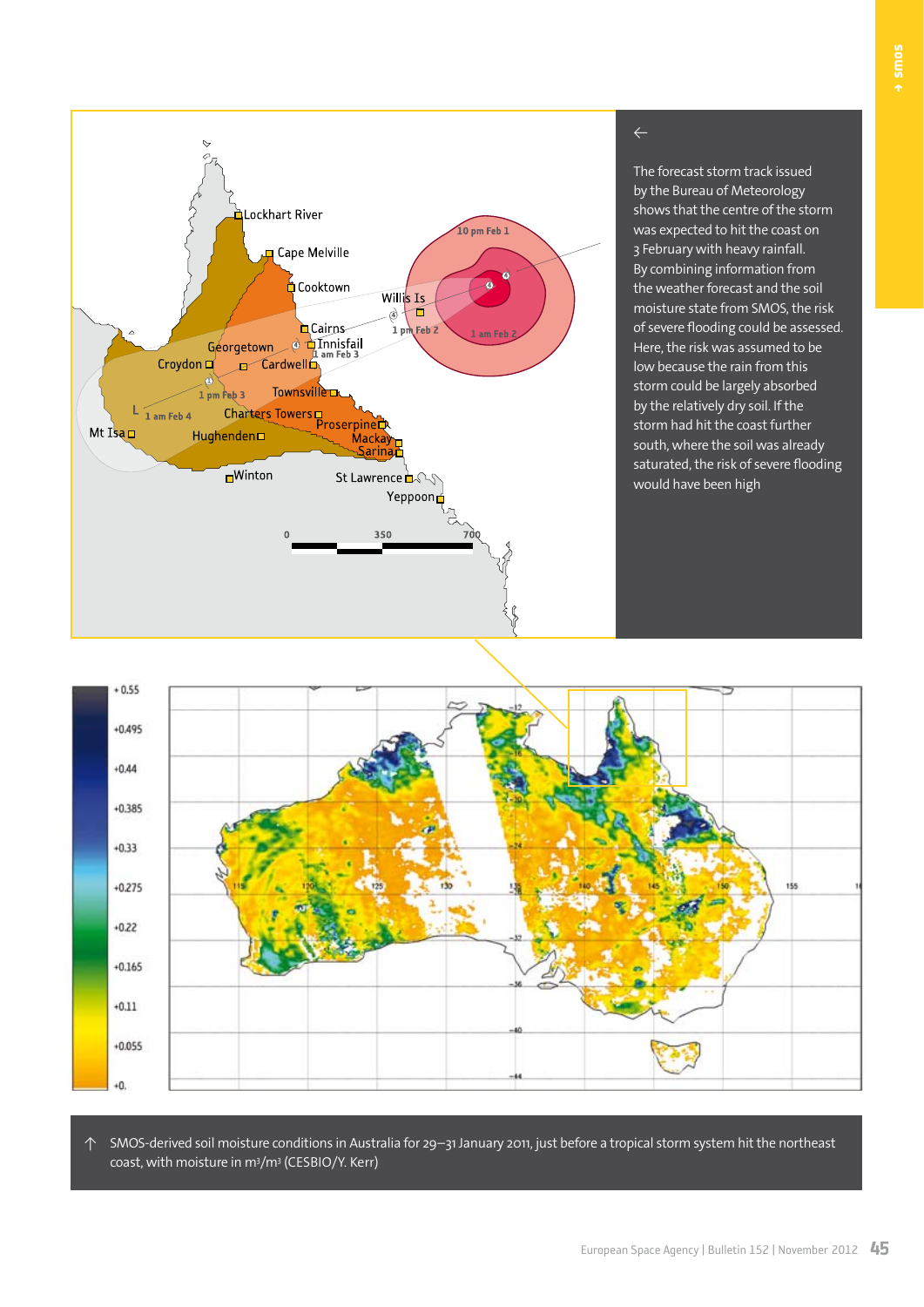Geesa

### **→ How do we verify SMOS data?**

#### **Brightness temperature data**

**The key data produced for the user communities are geolocated 'brightness temperatures' for the individual orbits of the satellite. Radiative transfer calculations are needed to extract the information on geophysical parameters, such as surface soil moisture, vegetation opacity or soil frost depth.** 

**Three brightness temperature (Level 1) data streams have been implemented in the ground segment: (1) a near-real time product providing operational power users (such as the European Centre for Medium-range Weather Forecasts, ECMWF) with global observations within three hours of sensing, (2) a near-realtime 'light' product with a reduced spatial coverage over land areas for hydrological applications, and (3) the nominal Level 1C product received by the user within 12 to 48 hours.** 

**Data products have been made available to users operationally since the end of the SMOS commissioning phase in May 2010 and the payload data ground segment is performing to expectations.**

#### **Verification and quality control**

**Verifying these top-of-the-atmosphere brightness temperature observations and assessing the products' accuracy is extremely difficult and is done independently from the in-orbit instrument calibration.** 

**An external homogeneous target is needed, one that is large enough to represent an individual observation of about 2500 km2 , and with dielectric properties that hardly vary with time. This target should also be well positioned with respect to the instrument's observation geometry to ensure systematic and frequent revisits.** 

**One such area that fits these requirements is the East Antarctic Plateau, specifically the area near the Italian/French base of Concordia. This site is particularly well suited for Level 1 product verification because the extinction of radiation of dry snow is low, the upper ice sheet layer is almost transparent for low-frequency microwave observations and the observed signal mainly originates from the thermally stable deep ice layers.** 

**For the evaluation of the satellite data, a radiometer operating at the same frequency was installed on a tower at Concordia and operated from 2008 to 2010. Both instruments, the towerbased radiometer and the SMOS MIRAS, provided data for a direct comparison. Time-series indicate an excellent agreement between the satellite observations and the ground truth.**

**However, operating a ground-based radiometer over Antarctica is expensive and only feasible for limited periods when there are dedicated campaigns. The ECMWF is performing day-today quality control of the brightness temperature observations** 

↓ Mean SMOS brightness temperatures in Kelvin for September to October 2012 as monitored by ECMWF (www.ecmwf.int/products/forecasts/d/charts)

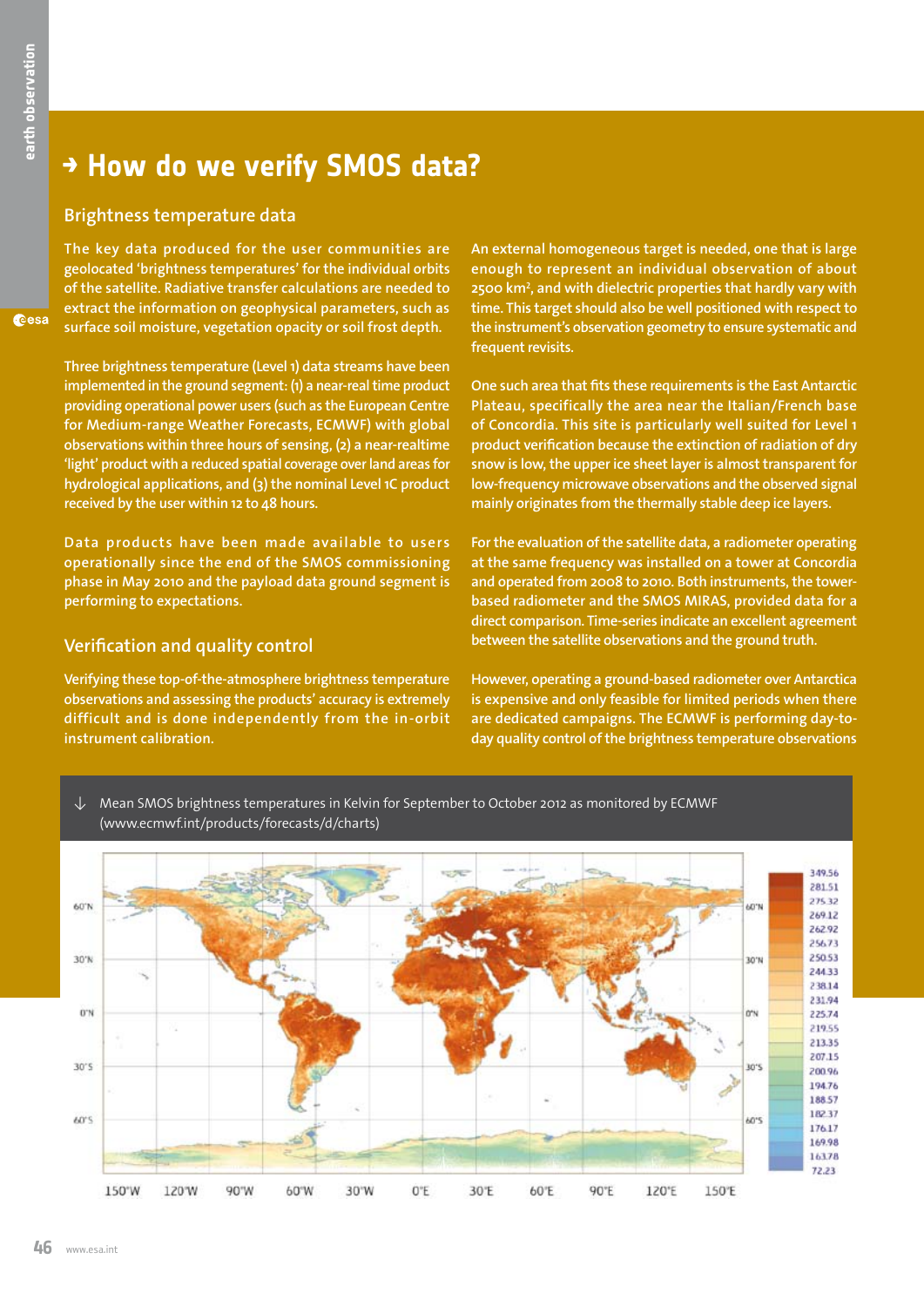↑ A view of the tower-based radiometer RadomeX and ice-sheet area at Concordia Station (G. Macelloni/IFAC-CNR)

**within their data-monitoring framework. Together with more than 100 million observations per day delivered from satellites, aircrafts, ships, buoys, radiosondes and weather stations, the SMOS observations are compared against modelled brightness temperatures based on the daily weather forecast.** 

**Although this approach does not allow an absolute validation of the SMOS product, trends, jumps and spikes** 

**in the satellite observations can be detected against a stable reference, meaning statistics derived from the global forecast fields. In addition, the ECMWF monitoring allows a comparison against similar satellite data, for example from the Special Sensor Microwave/Imager. More than 600 images are produced each day and published for public access through the ECMWF web site for the SMOS quality control only.**

and the assimilation of carbon. When soil moisture becomes a limiting factor for these processes, information on this anomaly can provide a leading signal for subsequent problems in vegetative health and a shortfall in plant productivity. Consequently, soil moisture information is commonly used in operational drought forecasting activities. For example, the US Department of Agriculture's Foreign Agricultural Service predicts end-of-season

global crop yields for commodity crops. The accuracy of these forecasts is partly limited by the quality of rainfall accumulation data used in the model to predict soil moisture in the plant's root zone. With the data derived from the SMOS mission we should see a significant expansion in our ability to forecast ecosystem productivity and/or agricultural yields by using remotely sensed soil moisture information directly.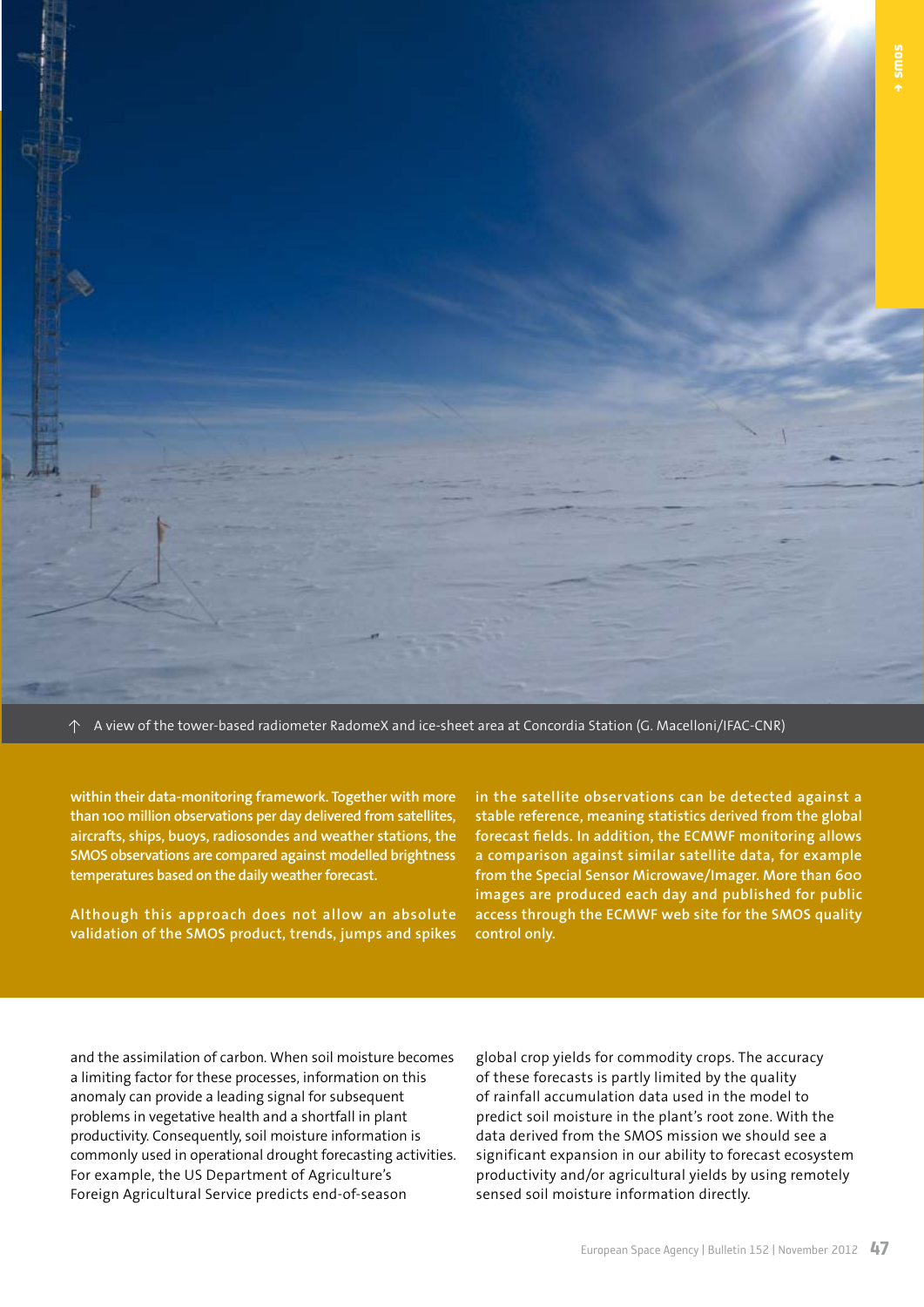#### **Level 2 soil moisture and verification**

**A radiative transfer model is used to compute multi-angular brightness temperatures based on a set of 'first guess' geophysical parameters including surface soil moisture. These model values are compared against the observations, using the sum of the squared weighted differences in the so-called 'cost function'. Finding the optimal soil moisture value then minimises the differences. The resulting Level 2 product is volumetric soil moisture representing the top centimetres of the soil on a swath-by-swath basis. From these data, higherlevel products can be calculated, for example maps showing the daily distribution of soil moisture or monthly averages.**

> **Verifying these soil moisture products is again a challenge. There are many different ways of taking** *in situ* **measurements. Soil moisture can be determined by first weighing a soil sample, oven drying it at 105°C and then reweighing it. Knowing the density of water and the sample's volume the loss in mass can be easily transformed into volumetric water content. Other methods comprise electrical resistance blocks, neutron moisture meters, and capacitance and timedomain reflectometry. However, taking and collecting these measurements is time-consuming and costly. In addition, these point measurements do not necessarily support the coarse resolution satellite observations due to the heterogeneity of the soil and the vegetation cover.**

> **In order to collect, quality control and harmonise the local and regional soil moisture data sets, the Technical University of Vienna and ESA established the International Soil Moisture Network (ISMN). The Global Energy and Water Cycle Experiment (GEWEX) coordinate this international initiative in cooperation with the Group of Earth Observation (GEO) and the Committee on Earth Observation Satellites (CEOS). As of now, observations from more than 1200 stations can be downloaded and visualised through the ISMN's web interface**



↑ Taking *in situ* soil moisture measurements during a fiveweek campaign in southeast Australia to validate SMOS data (Univ. Melbourne)

**under a free and open data policy. The ISMN has more than 500 registered users and has become the world's largest database for** *in situ* **soil moisture observations. Comparisons between the SMOS derived soil moisture estimates and the** *in situ* **measurements indicate a good overall performance in line with the expectations.**

#### **Frontiers**

Soil moisture and ocean salinity have been the two key geophysical parameters driving the SMOS mission concept and its design. The corresponding validation activities and some of the applications have been carefully addressed and planned during the mission preparation phases on the ground and in orbit. However, as the observations have become available, new parameters and exciting applications have been analysed and developed by scientists.

Over the oceans, research into sea-ice thickness and extreme wind speeds associated with storms and hurricanes has

been performed successfully. Over land, monitoring the freeze-thaw cycle of soil and detecting frost depth seem feasible. Soil freezing, wintertime evolution of soil frost and thawing are important characteristics influencing the hydrological and climate processes of the large land areas of North America and northern Eurasia.

Changes in the seasonal behaviour of frost have a major effect on the surface energy balance, as well as on the intensity of carbon dioxide (CO<sub>2</sub>) and methane (CH<sub>4</sub>) fluxes.  $\mathsf{CH}_4^{}$  releases from wetlands have been found to increase during recent decades, for example in Siberia because of